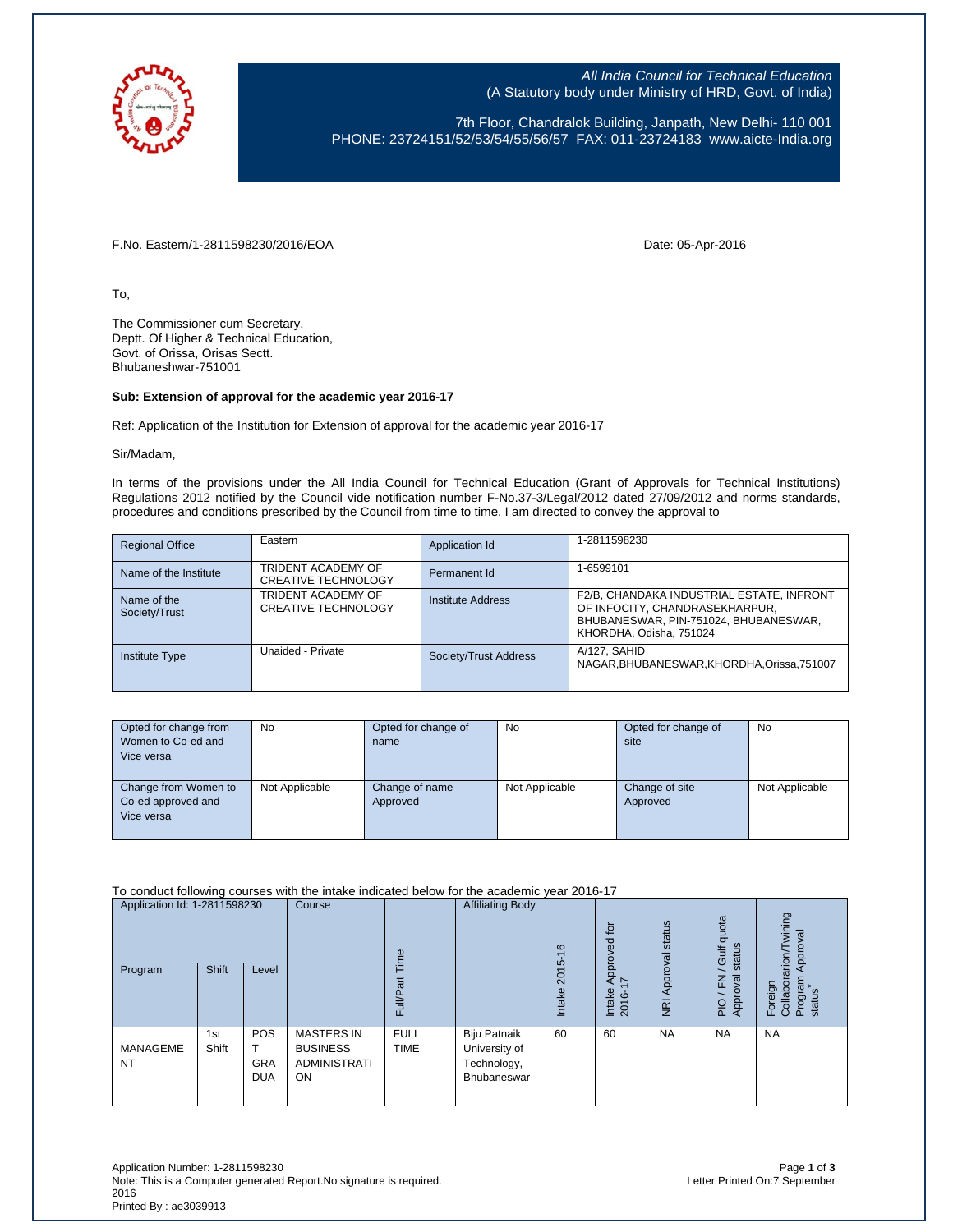

## All India Council for Technical Education (A Statutory body under Ministry of HRD, Govt. of India)

7th Floor, Chandralok Building, Janpath, New Delhi- 110 001 PHONE: 23724151/52/53/54/55/56/57 FAX: 011-23724183 [www.aicte-India.org](http://www.aicte-india.org/)

|            |              | TE                                                  |                                                      |                            |                                                             |     |     |           |           |           |
|------------|--------------|-----------------------------------------------------|------------------------------------------------------|----------------------------|-------------------------------------------------------------|-----|-----|-----------|-----------|-----------|
| <b>MCA</b> | 1st<br>Shift | <b>POS</b><br><b>GRA</b><br><b>DUA</b><br><b>TE</b> | MASTERS IN<br><b>COMPUTER</b><br><b>APPLICATIONS</b> | <b>FULL</b><br><b>TIME</b> | Biju Patnaik<br>University of<br>Technology,<br>Bhubaneswar | 120 | 120 | <b>NA</b> | <b>NA</b> | <b>NA</b> |

The above mentioned approval is subject to the condition that TRIDENT ACADEMY OF CREATIVE TECHNOLOGY shall follow and adhere to the Regulations, guidelines and directions issued by AICTE from time to time and the undertaking / affidavit given by the institution along with the application submitted by the institution on portal.

In case of any differences in content in this Computer generated Extension of Approval Letter, the content/information as approved by the Executive Council / General Council as available on the record of AICTE shall be final and binding.

Strict compliance of Anti-Ragging Regulation:- Approval is subject to strict compliance of provisions made in AICTE Regulation notified vide F. No. 37-3/Legal/AICTE/2009 dated July 1, 2009 for Prevention and Prohibition of Ragging in Technical Institutions. In case Institution fails to take adequate steps to Prevent Ragging or fails to act in accordance with AICTE Regulation or fails to punish perpetrators or incidents of Ragging, it will be liable to take any action as defined under clause 9(4) of the said Regulation.

## **Note: Validity of the course details may be verified at www.aicte-india.org**

 **Dr. Avinash S Pant Vice - Chairman, AICTE**

Copy to:

**1. The Regional Officer,** All India Council for Technical Education College of Leather Technology Campus Block LB, Sector III, Salt Lake City Kolkata - 700 098, West Bengal

- **2. The Director Of Technical Education,** Odisha
- **3. The Registrar,**

Biju Patnaik University of Technology, Bhubaneswar

**4. The Principal / Director,** TRIDENT ACADEMY OF CREATIVE TECHNOLOGY F2/B, CHANDAKA INDUSTRIAL ESTATE, INFRONT OF INFOCITY, CHANDRASEKHARPUR, BHUBANESWAR, PIN-751024, BHUBANESWAR,KHORDHA, Odisha,751024

## **5. The Secretary / Chairman,**

TRIDENT ACADEMY OF CREATIVE TECHNOLOGY A/127, SAHID NAGAR, BHUBANESWAR,KHORDHA, Orissa,751007

Application Number: 1-2811598230 Page **2** of **3** Note: This is a Computer generated Report.No signature is required. 2016 Printed By : ae3039913